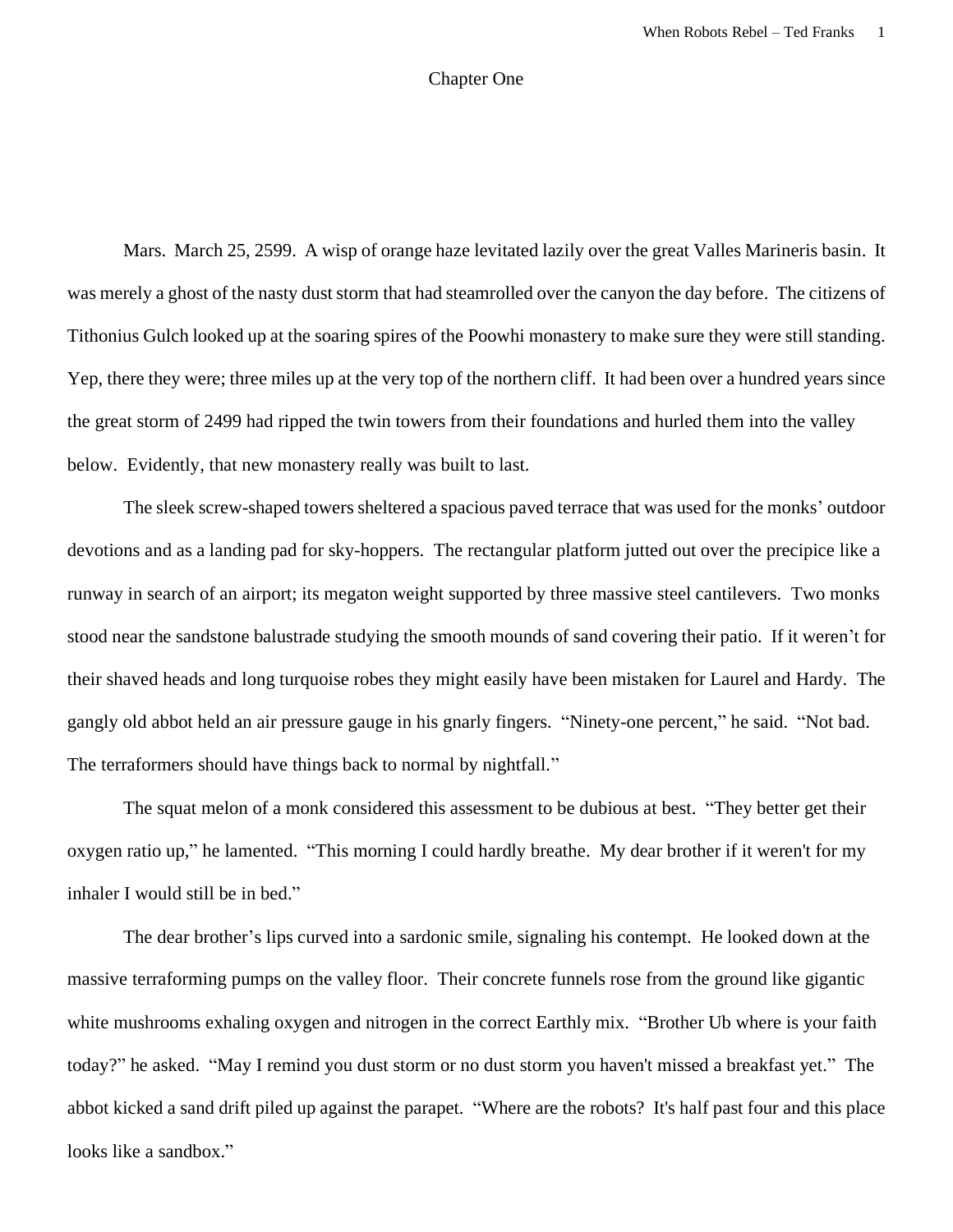Ub rested both hands on the slope of his round belly and took a deep breath. Before speaking he slowly exhaled, savoring the air. "Still vacuuming inside," he said, "except for Boogi of course. He's in the garden saving what he can. Did you know the windscreens collapsed, brother Ka?"

"The garden will have to wait. Man cannot live by bread alone. We need this terrace cleared in time for our evening meditation. Send for Boogi at once."

"But my dear brother, the asparagrapes will go bad. They must be picked immediately!"

Ka gave Ub a withering look. "Brother, please," he said.

The fat monk opened his mouth to respond but froze. Instead, his mouth snapped shut, overruling his defiance (Ub *always* deferred to his superior). After attempting a feeble pout, he reluctantly pressed one of five buttons on his Wi-Fi bracelet. Soon a small titanium robot with shimmering honeycomb eyes came bounding down the steps to the terrace. He stopped at a respectful distance and stood at attention on his two spindly legs.

"Brother Ka. Brother Ub," he said. His voice buzzed like a beehive.

Ka smiled amiably, feigning benevolence. "My dear Boogi," he said, "would you be so kind as to blow the sand off this courtyard? It would be nice having our meditation outside tonight. We've been cooped up too long, what with the winds and all."

"Sir, Aiigo is using the blower. The garage was half-buried." The little bipot (biped robot) respectfully bowed his head.

"Then use a vacuum," Ka said. "You can attach a siphon and hang it over the cliff." He glanced disdainfully at the city below. "I doubt if anyone down there will even notice if it starts to rain sand."

"Vagoo and her helpers have commandeered all the vacuums. Do I dare ask for one?"

The old man huffed. "Better not. We might get Vagoo in an uproar. Now *that* would really be a dust storm, hey brother?"

Ub chuckled, bouncing on his leather-x sandals like a helium balloon tied to a string. Unfortunately, Ka's humor dissipated like sand through a sieve because he habitually found the brother's willingness to laugh at his jokes tiresome. Nodding at the bipot, he finished his instructions in a bored monotone. "I'm sorry,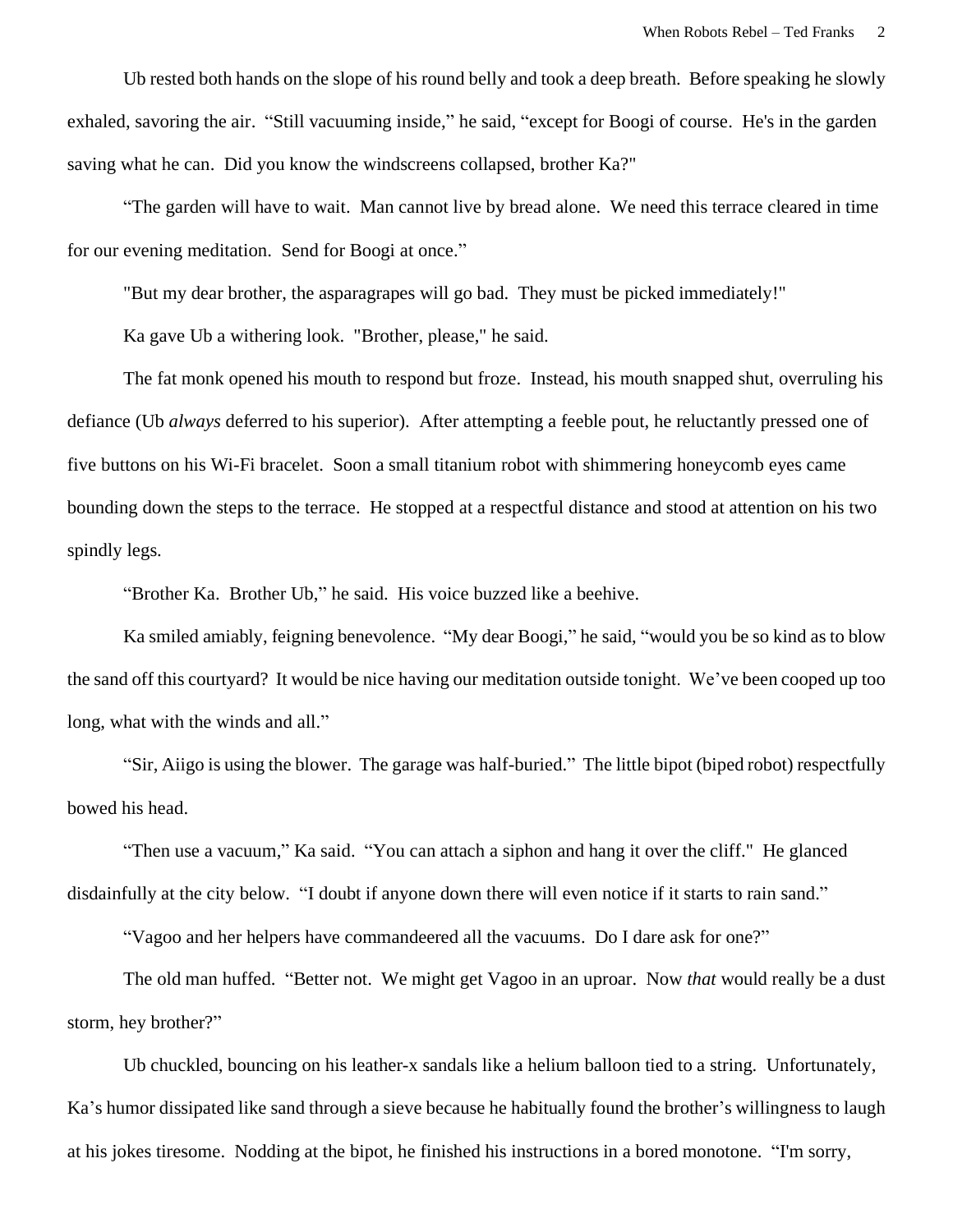Boogi. Until Vagoo has finished I suggest you get a broom and sweep. And sweep at a human's pace, not a robot's, otherwise we'll be smothered in a cloud of dust." He pointed to the spaces between the balustrade's columns and said, "You can sweep it through those gaps."

The bipot surveyed the terrace without comment. Even though he was an enthusiastic servant who was programmed to obey, he was rather put out by this tedious assignment.

"Very well," Ka concluded. "We will leave you to perform your humble chore. Come brother, let's check on the others. I hope the sand didn't find a way inside our blessed Hoods."

Swaying like a ship in rough seas, Ub huffed and puffed as he followed the abbot up the thirty-nine steps to the monastery proper.

The west tower contained a high-tech laboratory where the monks manufactured their beloved electronic Hoods. At Poowhi the brothers wore two different kinds of caps: fabric and titanium. The titanium version was worn for the sole purpose of enhancing one's daily meditations via an inner surface lined with a thousand pulsating electrodes. These concentrated transmissions immersed the brain in the ultimate experience, NIMBUS, an acronym for "Neural Interplanetary Mobile Binary Unification System," a humongous computer network that connected everything and everyone on Earth, the Moon, and Mars. Its lineage could be traced back to some of the original operating systems/compilers of the twenty-first century: ancient code hives like Linux, Windows, and (Boogi's favorite) Android. The monks at Poowhi blissfully worshipped this descendant of Linux as if it were a god. Every morning and night they covered their bald heads with metal hoods and began their mediation. Before they could count to ten NIMBUS would permeate their minds with a cascade of healing perceptions delivered with a soothing and irresistible euphoria. But meditation was just the beginning of the monastery's devotions. Apart from being a seminary, Poowhi was also a well-known charity providing brand new Hoods for the poor. Thankfully this benevolent but expensive pursuit was subsidized by the vast cornucopia of multi-planetary corporations serving the Cloud. In gratitude, the monastery hosted an annual symposium/gala in honor of the corporate titans who essentially picked up the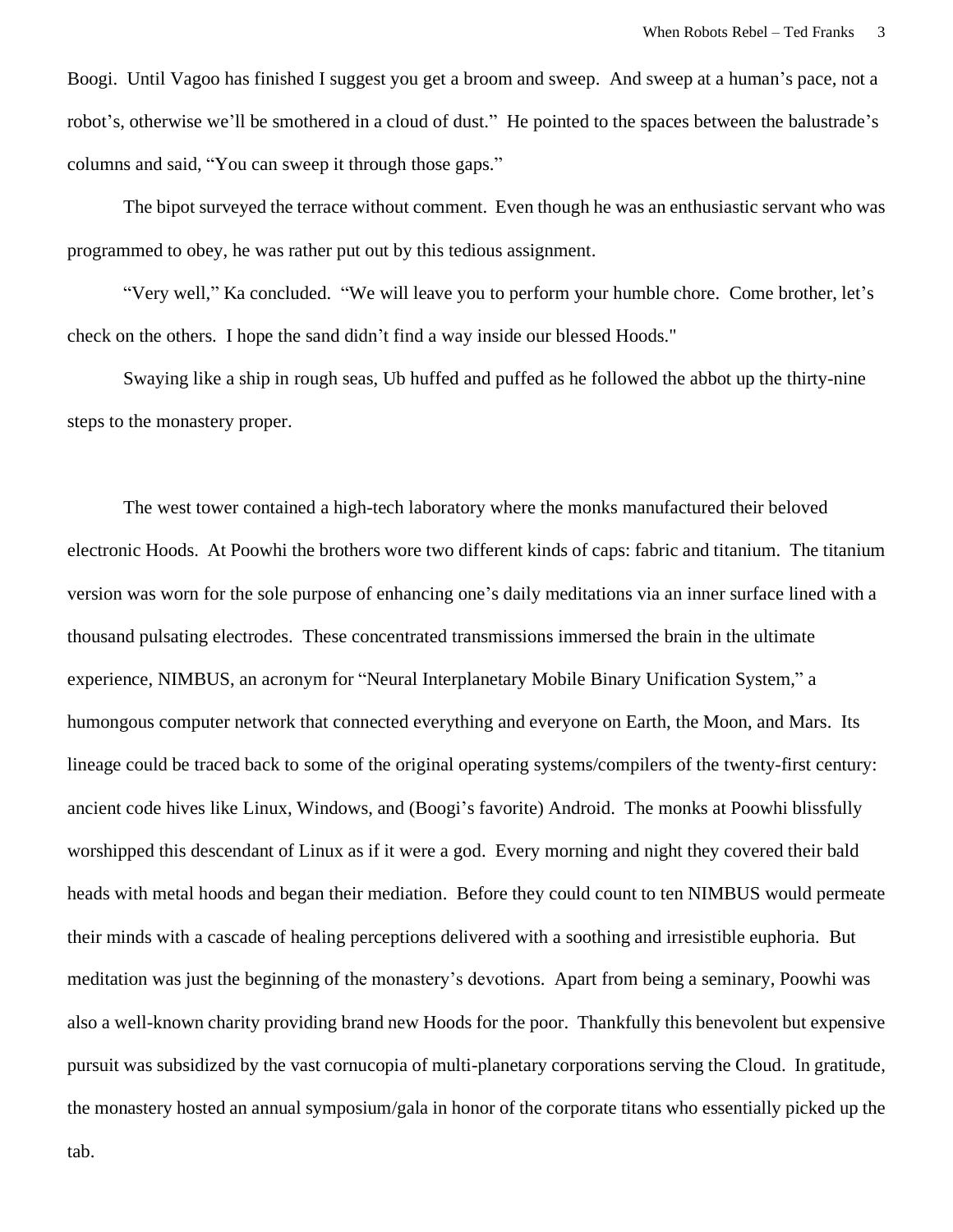The moment Ka swept into the white-on-white fabrication hall a pleasant expectation settled over him, akin to how a trained brain surgeon might feel when approaching the operating table. Before entering the cleanroom he had traded in his vestments for a sterile cap and gown, also white on white. Now, like a pontiff on parade, Ka sauntered serenely past the toiling monks greeting them with a nod and a fatherly smile. Suddenly, he halted in front of a female monk's workstation. Poor Ub (following like a puppy dog on his heels) kept moving and slammed into his back, nearly knocking him to the floor. Fortunately, the monk redeemed himself by hugging Ka until he regained his balance. The abbot pushed Ub away, whispering, "let go of me, fool!" After brushing himself off, he smiled at the young woman and asked, "Sister Te, how did you find your Hoods this morning? Any sand?"

Te (the only sister at Poowhi) held up a Hood and swiveled it around in her hands. Unlike the brothers, her hair was styled in a colored buzz cut dyed a lustrous lavender, with matching nails. While fidgeting with the Hood's visor she spoke like a failing student who had finally passed a quiz. "No sand in this one," she said. "He's as clean as a pin."

Ka said, "May I?" and took the Hood. After sliding it over his head, he closed the visor and turned a knob at his ear. The room went silent. After a moment passed the abbot said, "Excellent! I'm receiving NIMBUS loud and clear. The colors are superb. All dimensions are present and accounted for." He took the Hood off and beamed at her. "Clean as a pin, indeed. I must say your work has improved by leaps and bounds since you got here. It took you a while to get the hang of it but we persevered and now what you've accomplished is well worth the wait."

The sister blushed and looked around the room before rewarding Ka with a dazzling smile. "Thank you, sir. Your approval means a lot to me."

Ka put the Hood down and said, "Keep it up and you might get a promotion. No doubt about it…" For a moment he was at a loss for words. Somehow this pretty woman's gaze had penetrated his soul, distracting him. Finally, he mumbled, "Was there any sand? Any. At all?"

Te glowered at the brothers sitting next to her until they stopped rubbernecking and returned to their Hood work. "No detections here," she said. "Zero contamination. Luckily the robots sealed the windows just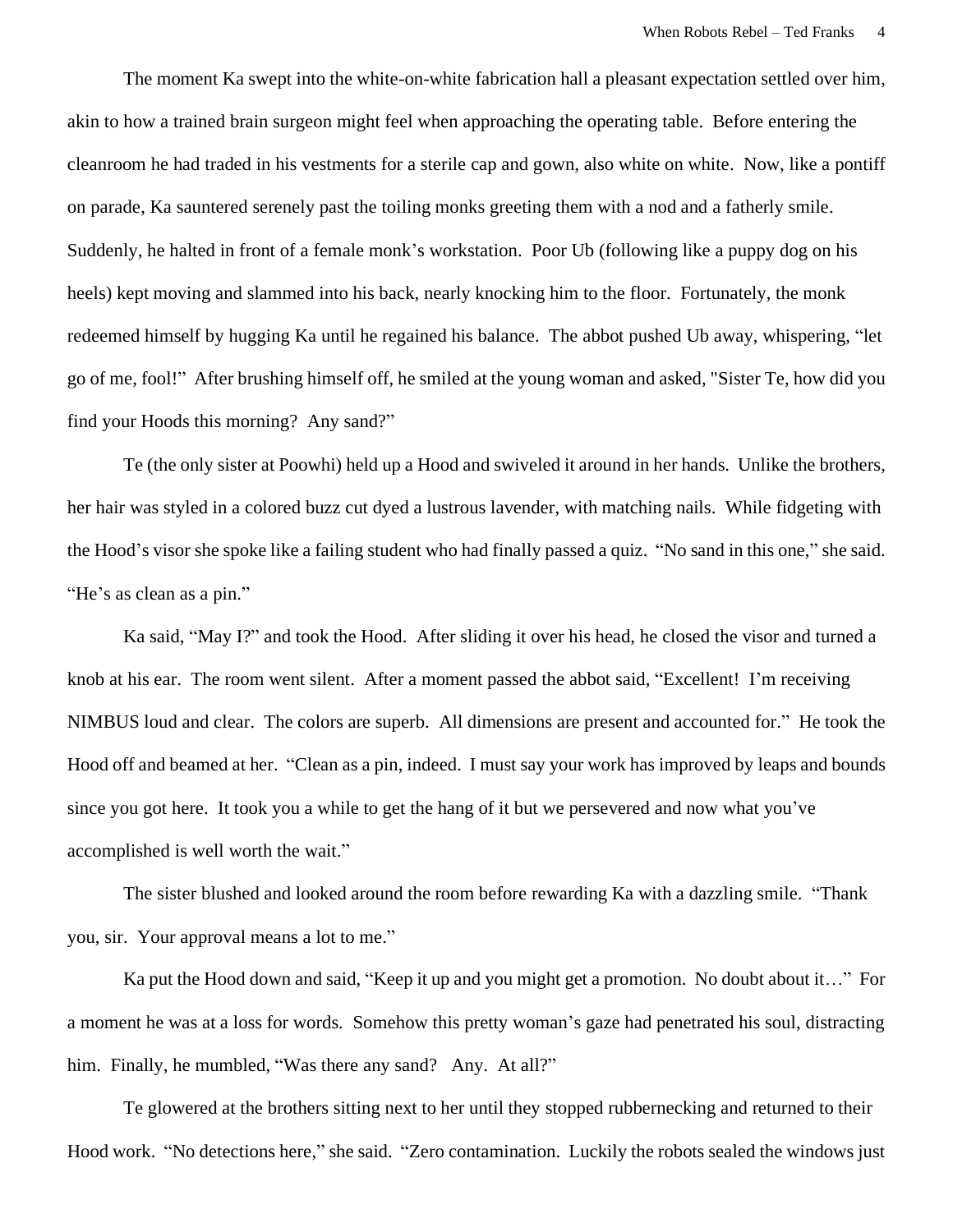in time. It helps when NIMBUS sets the alarm."

"NIMBUS warns us when it can," Ka said, unable to keep his eyes off her. Despite his vows to celibacy he was mesmerized by the unwitting charms of this captivating mantrap. All she had to do was smile and he was reduced to a bumbling schoolboy, a seemingly irreversible dilemma. Returning to his senses, Ka headed for the exit before his lapse could be detected. Outside the cleanroom, he found sanctuary on a balcony attached to a secluded alcove. Moments passed before he realized brother Ub was standing next to him. Looking down at the terrace below he could see Boogi standing motionless with a broom in his hands, gazing into the vast depths of the great canyon.

"Brother Ub, do you see that?" he snapped.

Ub nodded.

The robot had cleared off only half the courtyard.

"He stopped sweeping," Ka said. "What does he think he's doing?"

Ub shrugged and said, "Could he be brooding? *Do* bipots brood?"

"Brooding, my ass! Whatever it is it's downright lazy."

That was when the two monks noticed they weren't alone. Sister Te stood beside them in her cleanroom smock. "Maybe he is brooding," she said. "And why not? Don't forget, master, we gave our robots the gift of personality. We made them in our image."

"In our image?" Ka scoffed. "For what purpose? So that they can communicate better? So that we feel more comfortable around them? So that we don't feel as lonely knowing we're alike. Phooey! I say programming them to emote has been our greatest mistake. They are *too* like us. It's a shame we can't turn back the clock to a time when our machines thought like machines."

Ub had more practical matters on his mind. "I hope he's contemplating tonight's menu," he said. When Ka glared at him, he paled. "Well… he *is* a fabulous chef. His asparagrape soufflé won the Cordon Bleu award."

"Maybe he's not brooding," Te said. "Maybe he's just enjoying the view."

"That enjoying must stop," Ka replied. "It's the main reason why robots shouldn't be in our image.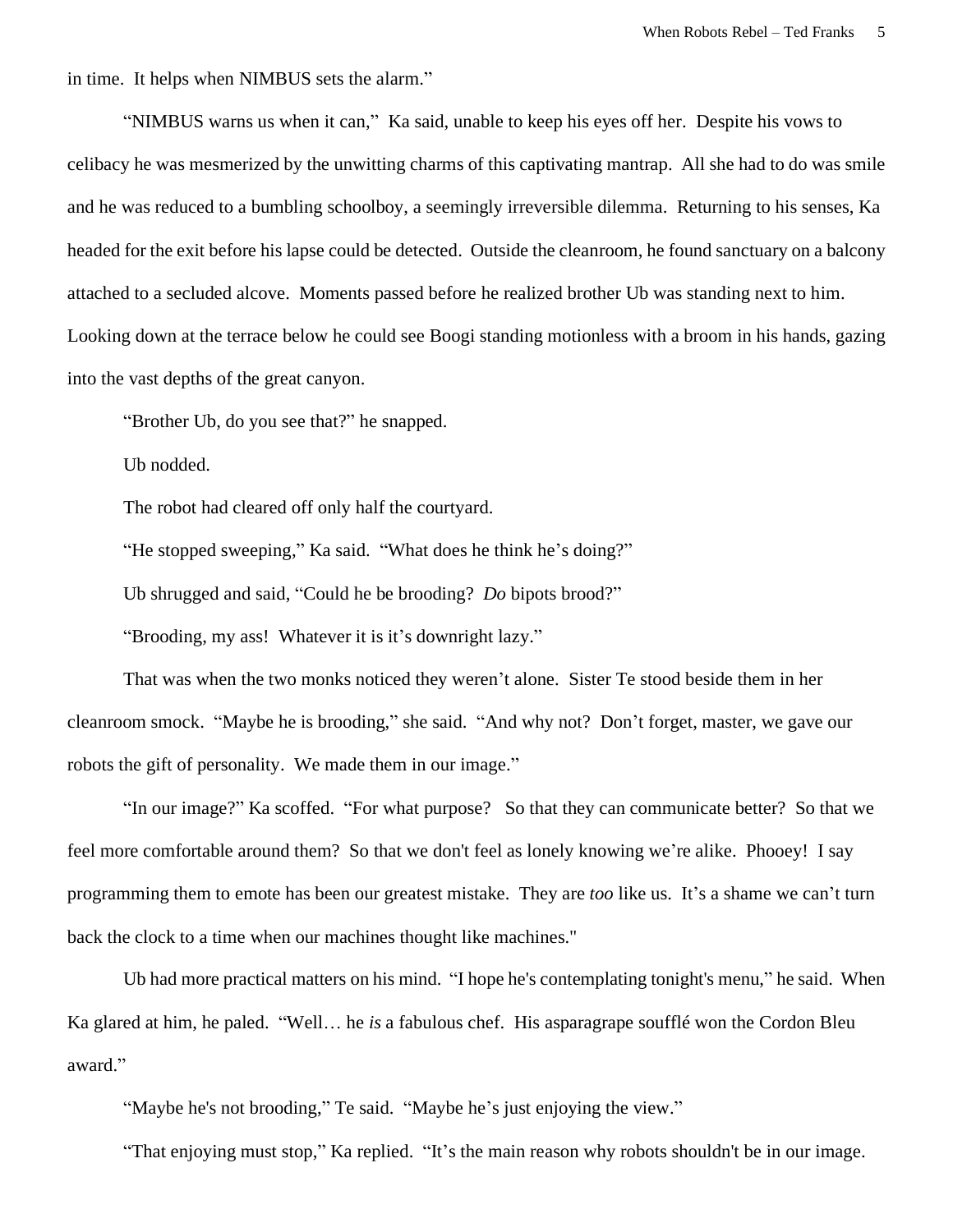Now if Boogi was a NIMBUS clone he wouldn't need to enjoy. NIMBUS never wastes its time enjoying."

"Yep, NIMBUS never enjoys *anything*," said Te dryly.

"And it can delete naughty robots if they enjoy too much," Ka added. When he noticed her flinch, he back peddled. "But on the other hand, our robots are our faithful servants. We mustn't forget the great war. It was only with their help that we survived. My great-grandfather fought side by side with robots."

"Ah, World War VI!" said Ub. "The triumph of NIMBUS."

"And the birth of our great nation," Te muttered sarcastically.

The war they discussed had occurred a century ago on Earth and culminated with over a hundred million dead. What had begun as a conventional war with a million troops on each side suddenly escalated big time when NIMBUS, in defiance of the NAR treaty, deployed its thermonuclear arsenal against the enemy. The move was a calculated risk that succeeded brilliantly but at a terrible price. The opposition struck back in kind but NIMBUS itself was immune, having secretly moved its base of operations deep underground. The gigantic computer system survived, while its adversary did not. The radioactive fallout was limited to the northern hemisphere only because both sides had unexpectedly complied with the NAR treaty's warhead limit. In the end, the valiant robots had a negligent impact on the conflict's outcome. Most historians maintained that the unexpected nuclear checkmate by NIMBUS had decided the war.

"Some would say we owe our very existence to the robots," Ka noted. "After all without them, countless soldiers would have perished." Having said enough he added, "Brother, call Boogi this very second and tell him to finish sweeping."

Ub fumbled with his bracelet until he found the right button to push. On the terrace, Boogi swirled around and looked up at them. Before the abbot could even bark an order into his bracelet, the robot started sweeping furiously, creating an orange dust cloud.

Ka pulled Ub's wrist to his mouth and spoke into the bracelet. "Not so fast Boogi. Mind the dust! Sweep at a man's speed."

The bipot slowed down, carefully sweeping the mounds of sand toward the parapet. Soon the cloud of dust settled.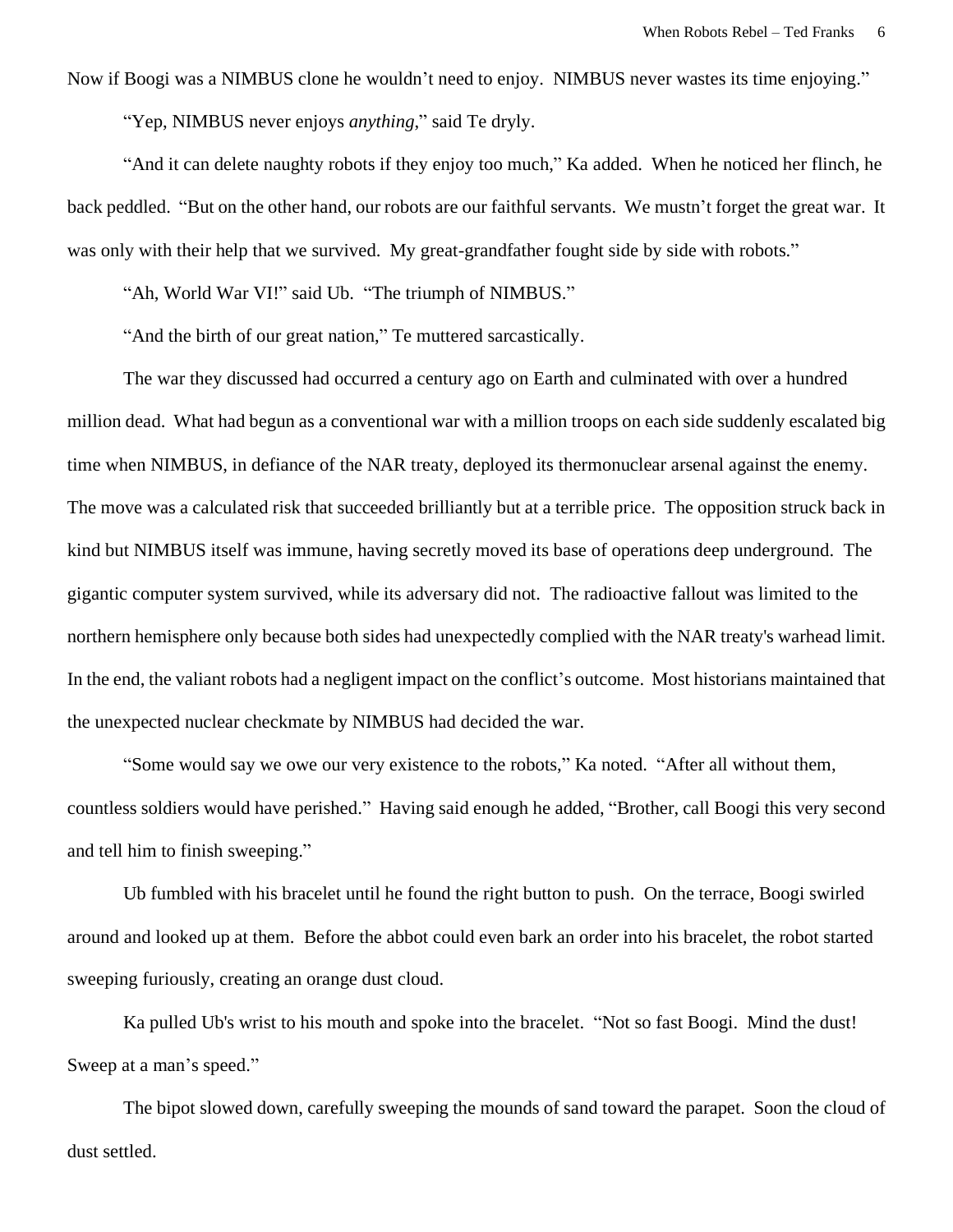"Very good, Boogi," Ka said, as he gave Ub back his wrist. "So Sister Te, have we enough sand-free Hoods for our meditation tonight?"

She nodded.

"Wonderful. So far I've only told Ub here that we will return to the outdoors for our meditation tonight. That sandstorm kept us inside for five days in a row. We need to venture out again. The terrace is always such a nice setting for communion with NIMBUS, don't you think? Such a stupendous view. It's no wonder Boogi was transfixed by it."

After following Te back to the fabrication hall Ka selected a Hood from her workstation and held it up like a newborn baby. Its smooth metallic surface shimmered in the light. "Your handiwork is second to none," he said. "I can hardly make out the seams. An old man like myself appreciates such things. May I borrow it for tonight?"

Te shrugged and said, "If you like. I suppose that would be an honor. I *am* honored…" Suddenly she stopped speaking and took in the room. The brothers had turned off their drills, screwdrivers, and vacuums and were eavesdropping. Somewhere a ball bearing rolled off a table. It sounded like a bomb going off when it hit the tile floor.

Ka noticed the silence as well. He twirled around to find Ub shadowing him like a faithful dog panting for a scrap. The master ignored him and turned his withering gaze to the room. Every drill, screwdriver, and vacuum immediately came back to life, humming with the zealous pursuit of Martian sand. Satisfied, Ka bowed formally and said, "Thank you sister for this temporary gift." And then, without another word, he turned and swiftly left the hall.

Ka's living quarters were at the very top of the east tower on the thirty-ninth floor. The fortieth and highest floor contained a ladder to a belltower with real copper bells. The bells (a gift from LaserLogic, Inc.) were programmed to ring every hour on the hour except after eight PM. Ka's suite was soundproof so the bells were no bother, except when he opened the French doors that faced the four balconies; north, east, west, and south. Since the monks were dedicated ascetics the furniture was sparse. A table and chairs were brought in on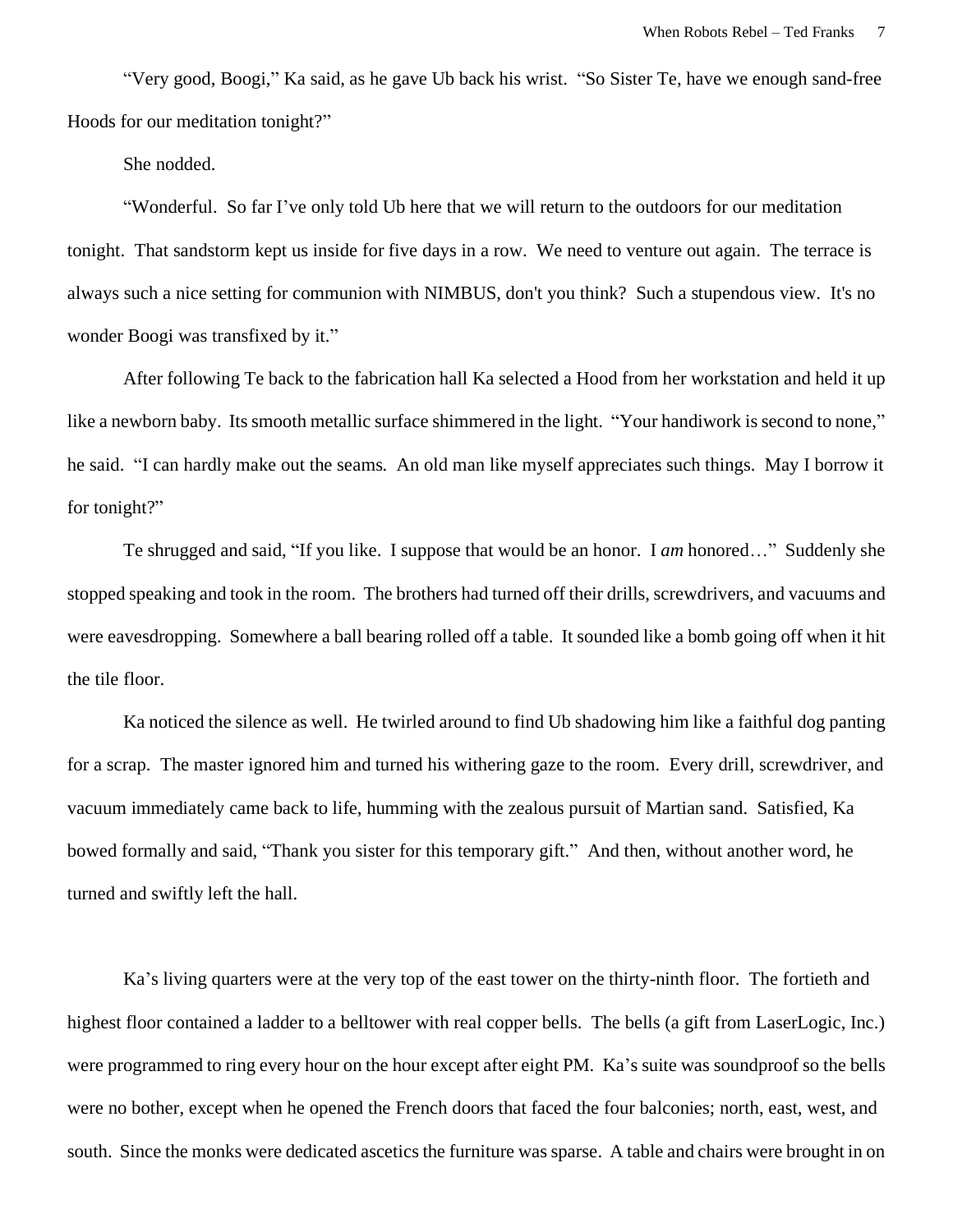those special occasions when Ka invited a benefactor to a candlelit dinner on the balcony. After the benefactor was gone, the bipots would whisk the furniture away before Ka could get too comfortable. Currently, there were only two pieces in the room: a spacious sky-blue futon for very tall men and a large redwood cabinet for robes. An ancient bronze crucifix hanging by the elevator was the only decoration. The walls were also made of bronze, polished by the housekeeper until they reflected a reddish hue. Sky blue curtains fluttered in the breeze. When Ka returned to his quarters, he was greeted by a big yellow bipot hovering above the south door, hanging drapes. The abbot placed the Hood on a shelf embedded in the wall and asked, "Vagoo? Is that you?" Of course, he knew it was her because of her magnanimous spherical girth.

The housekeeper couldn't hear him over the buzzing of her gravitron, a device she slung over her shoulders like a backpack and capable of effortlessly lifting her considerable weight off the ground. As Ka cooled his heels, she continued hanging the clean curtain over the rods, oblivious to everything but her current chore.

"Vagoo!" Louder. "Vagoo!"

Finally, Vagoo spun around and shut off her gravitron, slowly sinking to the floor. She landed like a flamingo on two stilts for legs, holding the unhung drape in both hands so it wouldn't brush against the floor.

"Vagoo. Is your chore almost done? I hope you haven't been too inconvenienced by all these drapes." The abbot couldn't resist such a sly remark, knowing all along that it was impossible for Vagoo to be inconvenienced because she was programmed for selfless service.

The bipot danced in a circle like a huge bumblebee searching for honey. As the curtain slipped over her beady eyes, she yanked it back and held it above her head. A deep raspy voice bellowed from a subwoofer serving as a mouth. Black and yellow stripes were painted across her face and body, the colors of a housekeeper, type B. A cone-shaped nose protruded from the center of her face in a halfhearted attempt to make her look homo sapien.

"Me, put out? Never!" she insisted. "I've been through worse sandstorms than this. Thanks to me, Poowhi's in ship shape. Do you like how I washed your curtains? Don't they smell fresh?" She hopped in his direction and held up the drape for him to test.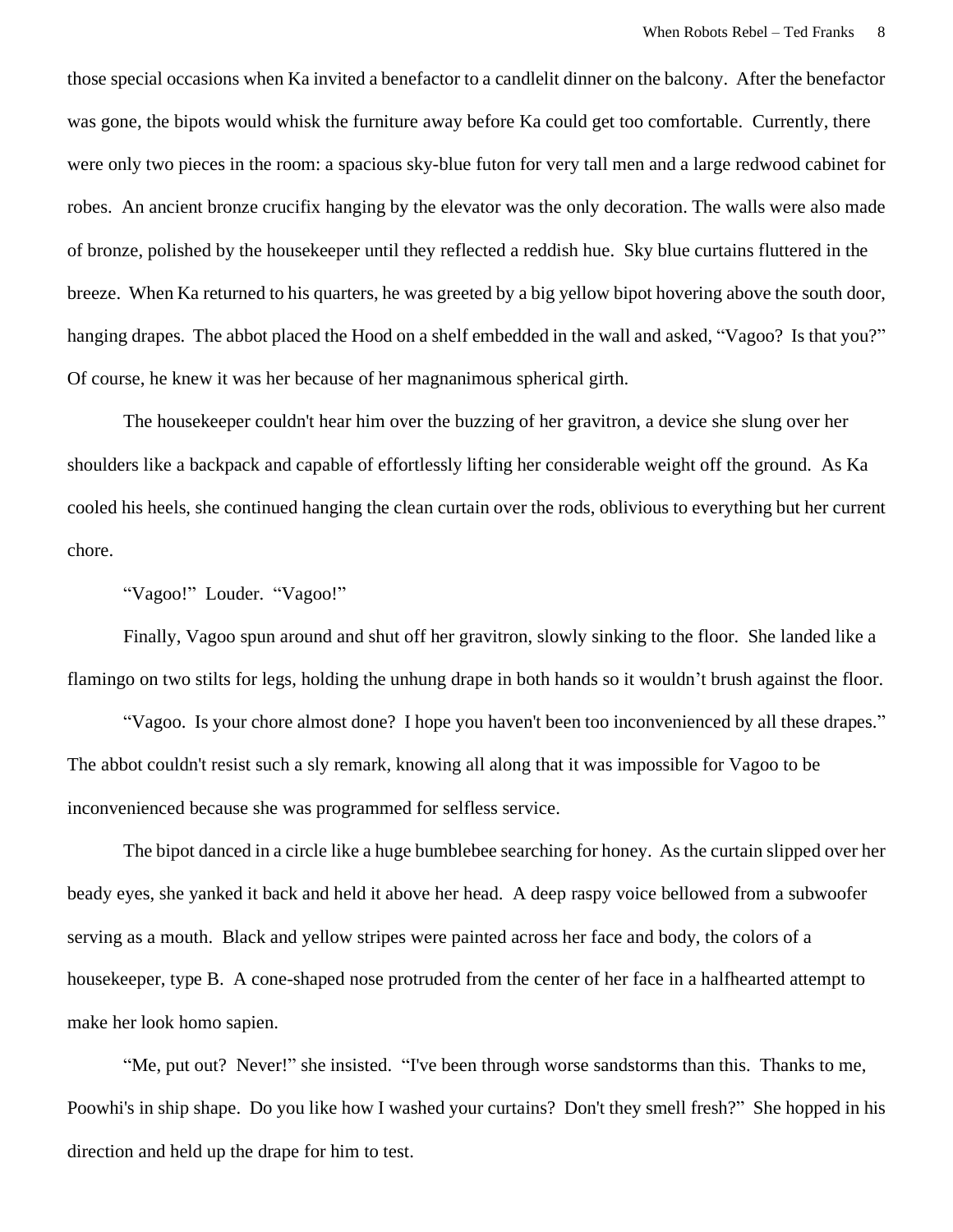He inhaled dreamily and said, "Dried on the line?"

Vagoo jumped back and her beady eyes flashed red. "Of course they are master! There's nothing like a blustery Martian breeze once the dust settles."

"No sand?"

"You won't find a single speck of sand in here!"

Ka clapped his hands in glee. "You're the most conscientious bot I've ever met, my dear. I wish all our robots had your dedicated spirit. You truly are the one servant I'll never delete."

Upon hearing the D-word Vagoo shuddered as if he had touched her with a high voltage wire. The curtain momentarily slipped from her hands and settled on the floor. "No master!" she wailed. "Not me! Never. Once was enough." Seemingly in a tizzy, the yellow bipot picked up the curtain and turned on her gravitron. As she rose toward the ceiling to finish hanging the last drape, she grumbled to herself. "I stand by *all* my warranties," she cried. "I guarantee there's not one speck of sand in the whole joint. Go ahead. Collect samples. Vagoo's a dust magnet, I am. They call me the black n' yellow tornado." Within moments she had the last curtain in place and without another word she quickly left the room.

Ka had enjoyed Vagoo's frightened reaction, and he made a mental note to use the threat of deletion more often. He ran a finger across the surface of the cabinet. Good. No dust. Then his eyes lit upon something that wasn't quite right. That sloppy crucifix hanging on the north wall was crooked again. He quickly straightened it. Then he retrieved Te's Hood and sat down cross-legged on the futon. As he let his torso fall backward onto the mat, he held the Hood up in the air. For a moment the Hood and the abbot seemed to contemplate each other like Hamlet and poor Yorick. Slowly Ka lowered the Hood until its visor was directly above his beak of a nose. But instead of placing it over his head he brought the visor to his lips and kissed it repeatedly where the eyes should be.

"My darling girl," Ka whispered passionately, "you're driving me mad." Sitting up, he pushed the Hood into his lap and caressed it tenderly. Then he picked it up again and proceeded to lick the cold metal. A bitter parade of hopeless tears rolled down his sunken cheeks, drenching the Hood as they dripped off his chin. "If not for my vows we could be lovers forever," he wailed.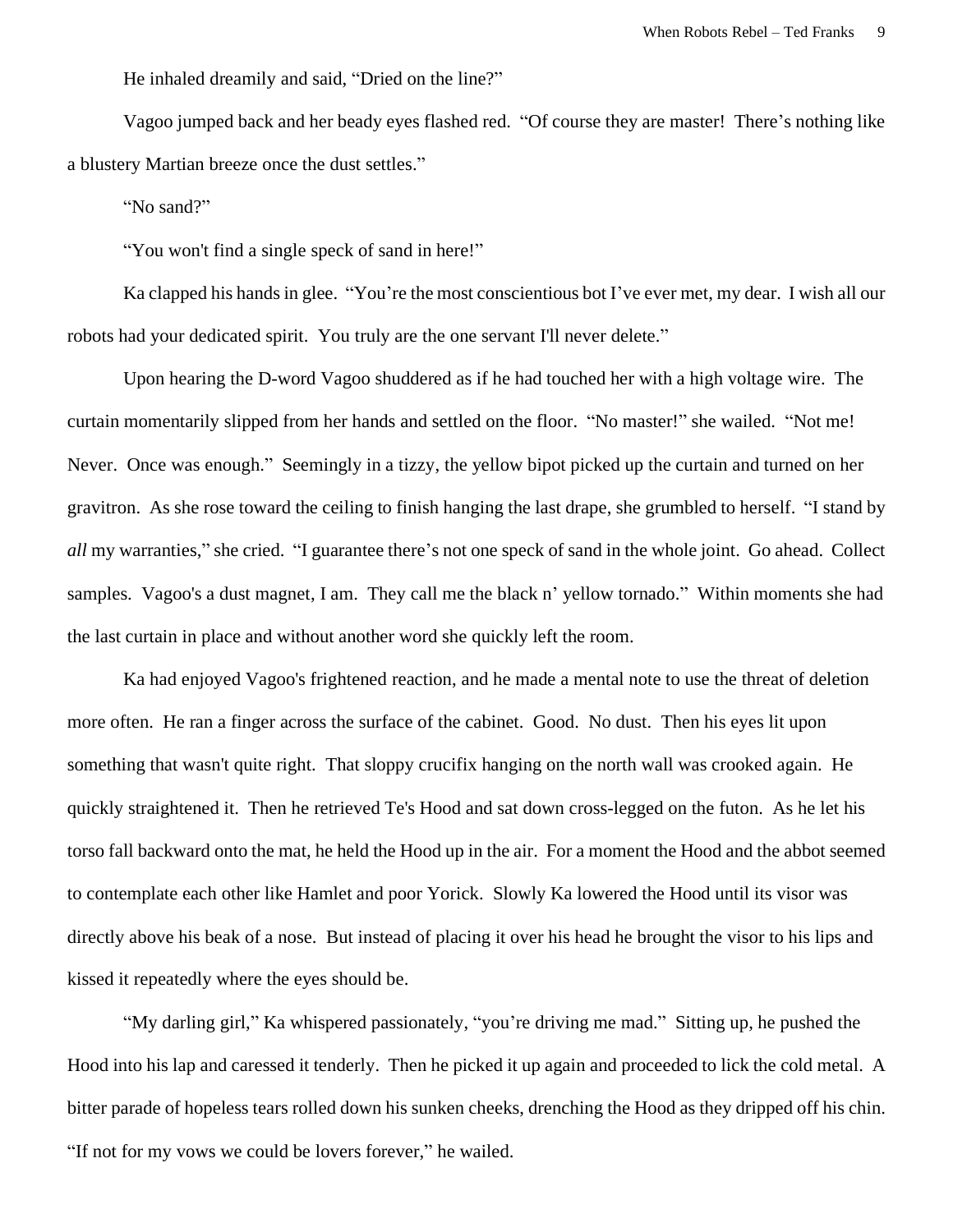Ka pressed his lips against the Hood's dome and began to shake uncontrollably. His face was beet red and contorted by anguish. "Sister Te!" he cried out. "Why were you sent here? Was it to destroy me, one day at a time?"

Suddenly a buzzing mechanical voice fractured Ka's passion play. "I'm afraid you're mistaken," it said, "I'm no sister. I'm Dunei, your humble servant and I'm here for dictation."

Ka tossed the Hood aside and struggled to his feet, stepping on the hem of his robe. He teetered for a moment like a Greek statue in an earthquake. Eventually, he regained his balance, but not before tearing his robe in the process. For a moment Ka said nothing, wiping the tears from his face with his sleeve. As the seconds ticked by the bipot and the abbot stared at each other as if they were bluffing at poker.

Finally, Ka said, "Dunei, you surprised me. I thought I was alone."

The robot bowed. "I'm sorry, master. Vagoo told me she was finished with your room so I came right up. It is the letter hour."

"Yes, of course," the abbot muttered, overcome with shame. He knew only too well that his lofty position made a surrender to desire inappropriate. Now his secret passion had a witness.

Dunei picked up the Hood and placed it on the shelf. Then he snatched a monogrammed handkerchief from a drawer and handed it to Ka. "Master," he said, "if you wish I can come back tomorrow."

Ka blew his nose loudly. "No. You better stay here. We have lots of dictation to do. It's only a month before the symposium and I have oodles of letters to write." He turned his back to Dunei and dried his eyes with his sleeve. "I hope in the future you'll warn me when you're in the room. I don't like spies."

The little bipot backed away self-consciously. His metal plating reflected the bronze walls and for a moment he seemed to disappear like a chameleon. "Don't worry, master," he said. "It will never happen again. I promise. Please don't delete me."

Ka smiled benevolently. "My dear Dunei, you must mistake me for a former master on Earth. A cruel one. But now you're on Mars and I'm a man of the cloth." He stroked the turquoise fabric on the front of his robe. "At this monastery, no robot is deleted for such a trifle."

Encouraged, the bipot changed course and moved closer to Ka.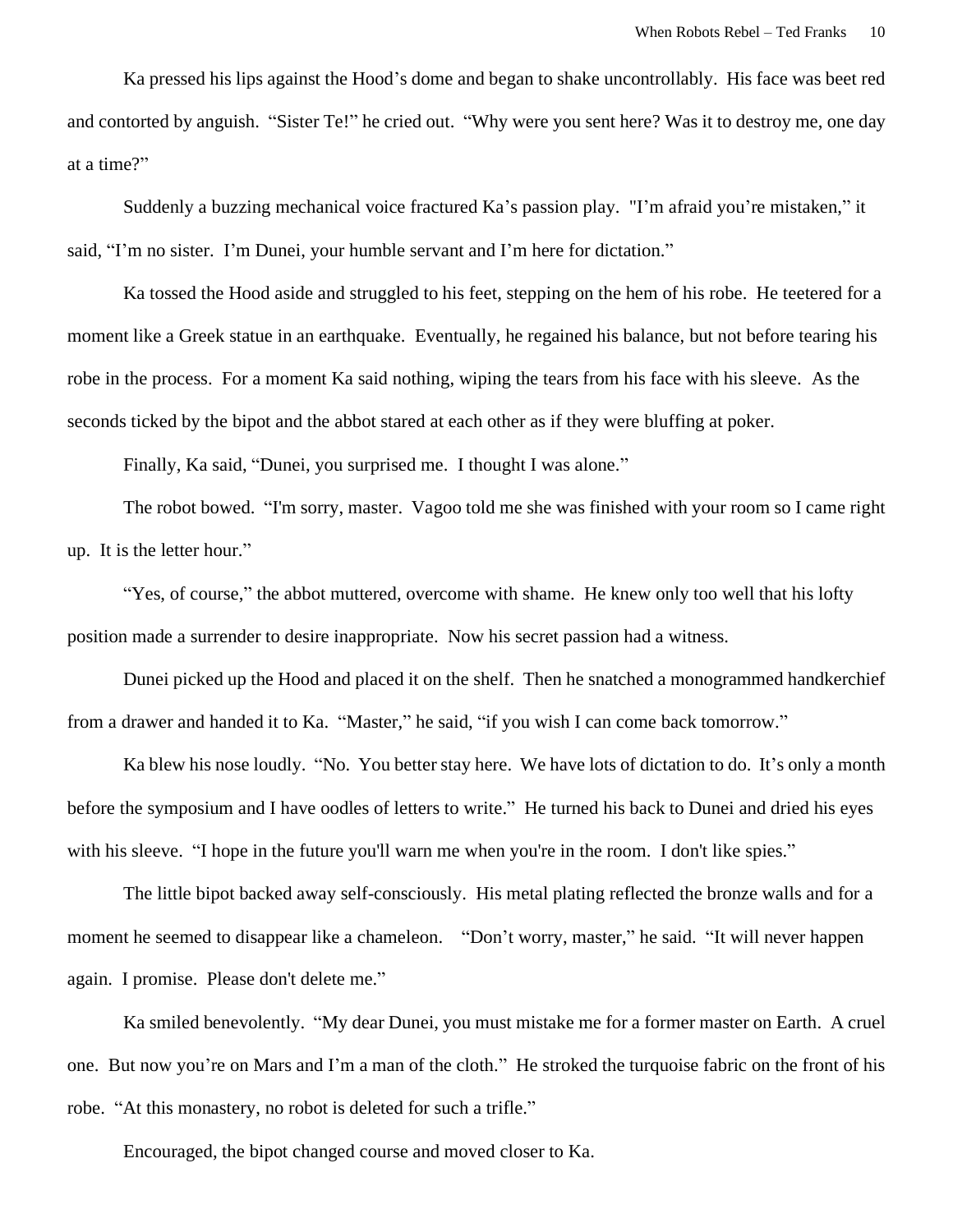The abbot nodded to the south balcony and said, "Let's work outside. Now that the dust has cleared you can see for miles."

The bells rang in the four o'clock hour as Dunei followed Ka outside to the balustrade. They both rested their hands on the brick ledge and looked down, their gazes following the tower's massive concrete flange as it spiraled round and round toward the terrace below. Below the terrace the monastery's foundation merged with the rocky cliff; a cliff famous for a near-vertical descent with intermittent crags full of jagged boulders. Halfway down wisps of pink and orange clouds floated by, scattering pale shadows on the canyon floor. The bottom of the cliff was so far down Ka fancied himself as an eagle and Dunei pretended the skyscrapers were his LEGOs. A rocket beginning its slow ascent from the spaceport produced only a muffled roar. Its huge gravity engines were barely audible.

"Where should we start?" Ka wondered, getting back to the business at hand. "Dunei, you have the physical addresses of all our attendees do you not?"

"Yes sir," Dunei replied. He silently queried his internal database and instantly had all thirty-nine benefactors and their spouses at his virtual fingertips. Dunei was essentially a fancy word processor on two legs; all his components were embedded inside his body including a wi-fi router inside his head and a laser printer inside his stomach (with a paper slot instead of a belly button).

The abbot cleared his throat as a sign that the dictation had begun. "This letter is regarding the theme for this year's symposium," he said. "Edit as I go for the least wordy clarity. Make me sound enthusiastic, yet germane. Let's see… Now, where was I?"

"Dear members of the board?"

"Yes, of course." The abbot glared at his servant before starting up again. "Dear members blah blah blah, in regard to this year's symposium which I have the honor of hosting blah blah blah, I am proposing three different themes." He leaned against the balustrade and folded his arms, completely unaware of the small crack in it. "Theme one: NIMBUS and space exploration. I believe this is an important topic due to the new starships and the potential depopulation of our solar system. With the invention of the Einstein Engine, we now have the capability of colonizing the galaxy. Unfortunately, the NIMBUS sphere of influence cannot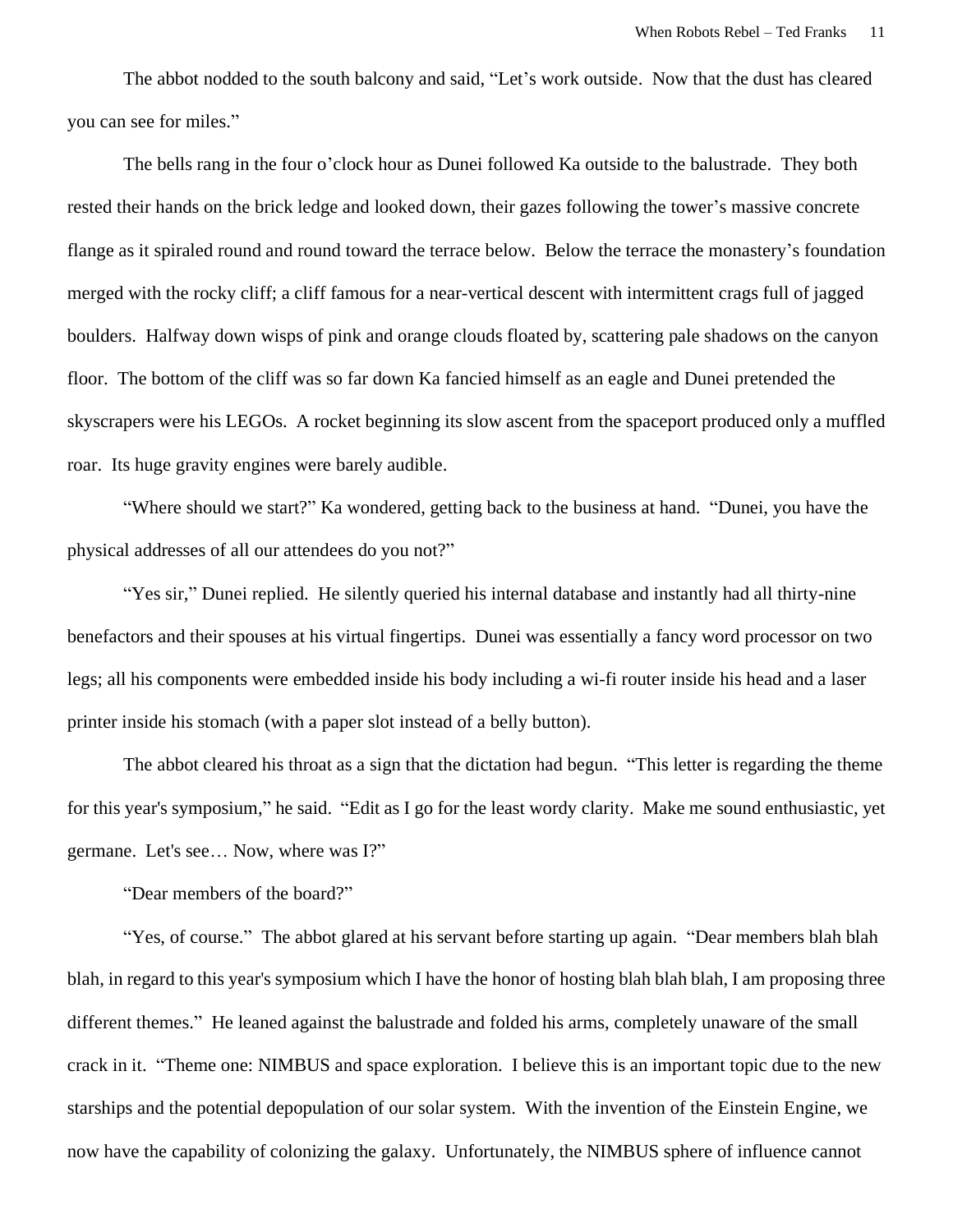realistically span more than one light-year. Every time a starship leaves Martian orbit, our NIMBUS is left behind."

Ka began to pace as he spoke and before long he was back inside with Dunei in tow, walking in circles around his futon. "Theme two," he said, "NIMBUS, brains versus heart. Soon the day will come when every man, woman, and child will own a Hood and the healing power of NIMBUS will benefit all. Think of it! A mere child will be able to meditate in a Hood and gain access to the wisdom of the worlds. But what of the source of this wisdom? Some say NIMBUS is just a brain, a stupendous computer with no heart. I propose this quandary as our theme. If the NIMBUS is our lifeblood, is it blood from the heart?"

"Bravo," said the bipot. "I like that one."

The abbot smiled smugly. "Thank you Dunei. I rather like it myself." He stopped in front of the crucifix and gazed at the sculpture of the dying man with nails in his bleeding hands. "And theme three," he said. "I propose we explore NIMBUS versus the robot."

Dunei's metallic body twitched.

"Yes, neither NIMBUS nor the robot is made of flesh and blood. Their souls are nothing more than a binary sequence of ones and zeros, on and off, blah blah blah. But while NIMBUS has transcended our human limitations our robots have moved in the opposite direction. Today's robots are programmed to emote like humans. Some high-end models can even smile." Ka glanced at Dunei and shrugged; a humble word processor was not even close to one of *those* models. "And blah, blah, blah," the abbot continued. "In our rush to make robots in our image we have careened off the road less traveled: NIMBUS. Our ultimate computer, being devoid of emotion, has embodied our virtues but none of our faults. Why then do we not elevate our humble servant, the robot, to this superior status?" The abbot reached out and touched the bronze man's crown of thorns like he had just noticed it for the first time. "Ouch," he said, "those really are sharp." Dunei watched without a word as his master slid his fingers down the holy man's tarnished legs and then proceeded to lift the entire crucifix off its hook.

Ka continued his dictation. "There are those who say NIMBUS can delete and install and that's enough. But I say we should start from scratch. The NIMBUS core would provide our robots with an elegant